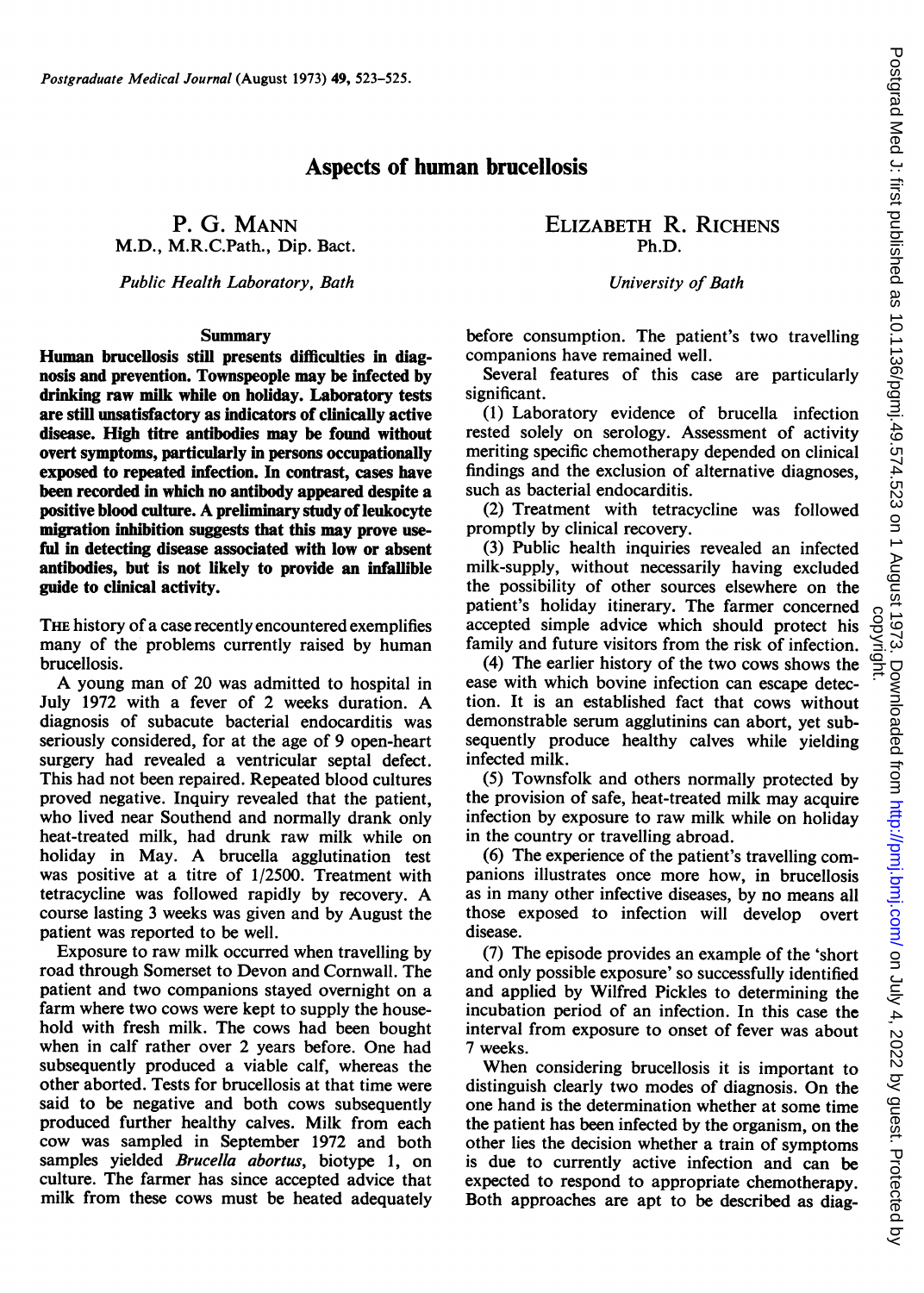nosis of the infection, but their ends and means are different. It is usually difficult to produce complete proof that symptoms are due to active brucella infection, but patients, as the late Dr Hugh Wallis was apt to remark, come for the relief of their ailments.

If a patient has been treated successfully on the basis of reasonably high probabilities a main aim has been achieved. If, as well, inquiry has brought to light an unsuspected source of infected milk against which the public is subsequently protected, these defects in the logical chain of diagnostic reasoning begin to seem less distressing.

In the United Kingdom laboratory evidence of Br. abortus infection still rests mainly on serology. Positive blood cultures are found in only a minority of cases, usually those due to biotype 1. Henderson & Hill (1972) have published an important summary of the evidence that high serum antibody titres are not a reliable index of active infection. Painstaking surveys among veterinarians and the farming community have produced many examples of individuals who are symptomless despite the presence of high-titre antibody.

There are grounds also for asserting that circulating antibody may be absent or of low titre, in the presence of currently active disease. Payne (1972) has described a patient with clinically active brucellosis and a positive blood culture without any demonstrable serum antibodies. Careful clinicians have reached similar conclusions, although lacking the crucial evidence of positive blood culture. Wallis (1959) published a detailed account of children in whom the final diagnosis was considered to be Br. abortus infection. Thirty of these children had saline agglutinin titres of less than 1/20 when first seen. Among cattle it has long been known that continuing infection, as established by post-mortem examination or milk culture, may be present without detectable serum antibody.

The clinical laboratory is confronted with the twin problems of detecting infection in the occasional absence of antibody, and assessing the activity of infection in relation to current ill-health. Tests for agglutinins, complement fixing or even incomplete antibody have little to offer in the assessment of activity, particularly when there is occupational exposure to infection, and may even be misleading in the exclusion of brucellosis as a diagnosis. Paired sera may occasionally be fortuitously available to establish a diagnosis of current brucellosis as in the case of many other acute infections, but the approach is of severely limited value in a disease of insidious onset which is hard to suspect, let alone recognize, before many months have passed and a pattern of episodic ill-health has emerged. The rapid decay of antibody following successful treatment may provide

 $\begin{array}{c}\n\text{a} \text{be} \text{th} \text{R. } \text{Richens} \\
\text{or} \\
\text{in} \\
\text{useful additional support for a retrospective diag} \\
\text{in} \\
\text{in} \\
\text{in} \\
\text{in} \\
\text{in} \\
\text{in} \\
\text{in} \\
\text{in} \\
\text{in} \\
\text{in} \\
\text{in} \\
\text{in} \\
\text{in} \\
\text{in} \\
\text{in} \\
\text{in} \\
\text{in} \\
\text{in} \\
\text{in} \\
\text{in} \\
\text{in} \\
\text{in} \\
\text{in} \\
\text{in} \\
\text{in} \\
\text{in} \\
\text$ nosis, but patients are likely to receive, as well  $\frac{1}{46}$ treatment, advice on the avoidance of future infection. It is difficult to be certain how far a decline in antibody stems from elimination of the organisms by chemotherapy and how far it may be caused by the patient no longer receiving repeated antigenic stimuli from contact with a source of infection. ळ

In this context it has seemed worth examining the value of the leukocyte migration inhibition test in the investigation of human brucellosis. Soborg (1970, 1971) has reported a correlation between huma $\overline{P}$ skin sensitivity to brucellin and inhibition of leukocyte migration in presence of  $Br.$  abortus antigen. Pearson, Scarfe & Morgan (1973) have suggested that some patients with active brucellosis may show marked brucellin sensitivity, while having little or no circulating antibody. A start has been made upon a comparative study of symptomatology, brucella agglutinins, complement-fixing antibody, and the leukocyte migration inhibition index $\overline{\mathbf{v}}$ Patients are assessed in consultation with theme general practitioner and by personal interview, when signs and symptoms likely to relate to brucellosis are recorded systematically and heparinized blood  $\mathbf{\overline{Q}}$ taken for a leukocyte migration test and serology. The serological tests comprise agglutination  $\delta$ in phenol-saline (Report, 1961) and in 2-mercapio-The serological tests comprise agglutination  $\frac{1}{2}$  in phenol-saline (Report, 1961) and in 2-mercapios ethanol, together with a complement fixation  $\overline{\text{tgs}}$   $\overline{\text{t}}$ . The leukocyte migration is based on the method The leukocyte migration is based on the method of Soborg, using Br. abortus antigen (Standards Laboratory, Central Public Health Laboratory Colindale) at a concentration of 50 million organisms/ml. Results are expressed as percentages calculated from the ratio between the area of migration in presence of antigen and the area of migration in an antigen-free control. Normal values range from 80–120, with a relative standard error of  $5\cdot\overline{0}$ (Takeshi Yoshida, Janeway & Paul, 1972). The results obtained to date from seventeen patients are shown in the accompanying tables. on July 4, 2022 by guest. Protected by http://pmj.bm/stp://pmj.com/ Postgrad Med Ji. first published as 10.124.4525. August 1974. Http:// 北北机机构的网络中央电信

Only tentative observations can be offered on the observations so far available. In Table 1, relating to cases without evidence of leukocyte migration inhibition, it is interesting to note case 9 as  $a\overrightarrow{n}$ example of high titre antibody without over $E$ symptoms of brucellosis. This patient is also  $\delta f$ interest as an instance of high-titre antibody without, evidence of cellular immunity. In Table 2, cases  $\mathcal{R}$ 5, 11, and 14 show that cellular immunity may be present despite the virtual absence of circulating antibody. On clinical grounds, cases 3, 5, and  $1\frac{100}{100}$ could not be regarded as having active brucellosis, although cases 5 and 11 had certainly been in contact with infected cattle in the fairly recent past. It would seem that leukocyte migration inhibition is unlikely to provide an objective laboratory test for assessing

्ट